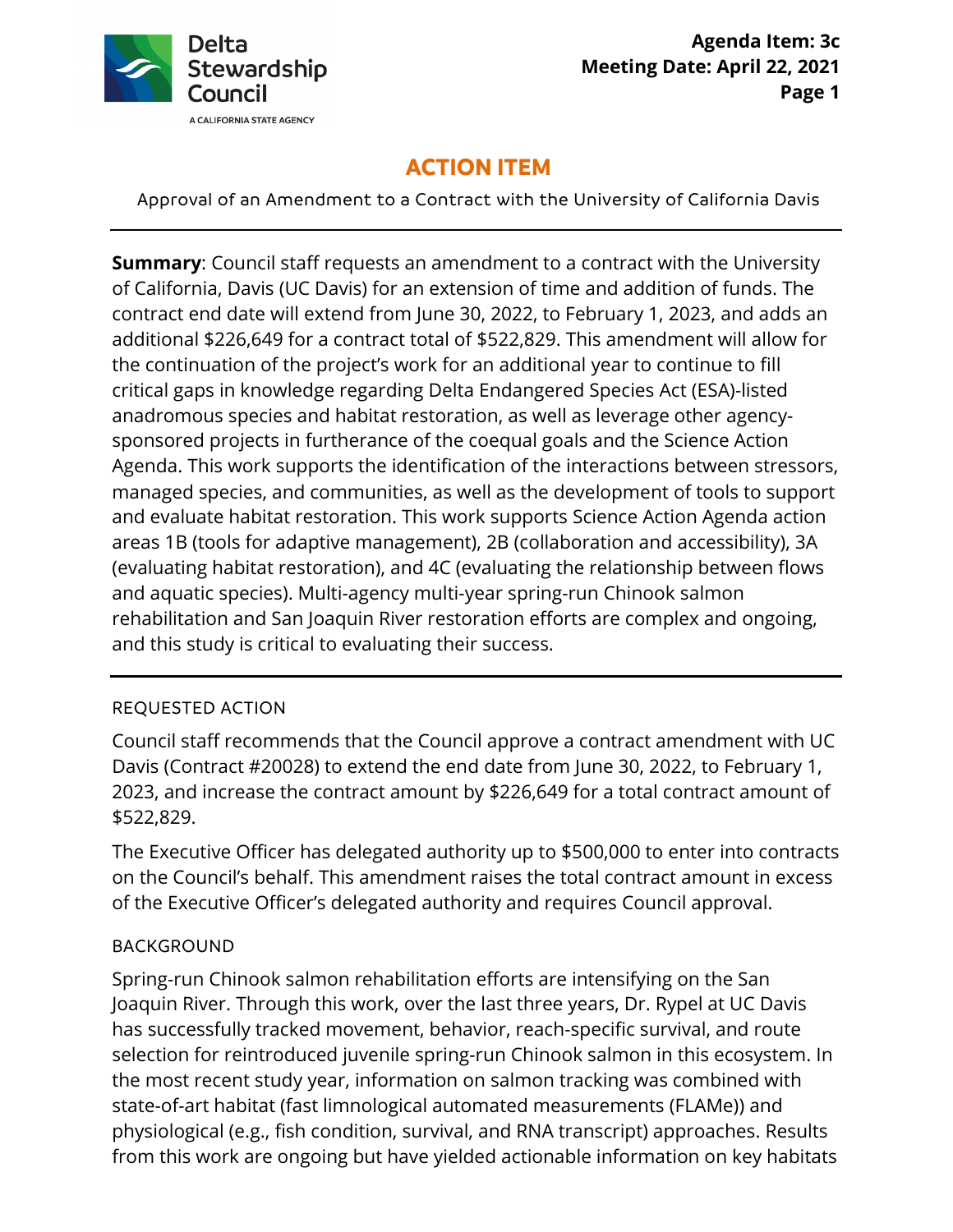and management strategies for promoting salmon life-cycles in the San Joaquin River and central Delta.

 ongoing telemetry work that will benefit from continuing this work. The ultimate Through this amendment, UC Davis will further explore promising recent findings. First, the analysis of an additional year of juvenile salmon tracking will occur to glean more survival information across different water year conditions. This information would be integrated with expanded FLAMe surveys, along with a second year of physiological assays using caged fish. UC Davis will also evaluate the 'transport effect' on salmon, in an attempt to explain consistently high losses of salmon through the restoration area. Numerous other synergies exist with new and goal is to provide actionable science and open access data, with a high potential to facilitate adaptive management in the San Joaquin River and central Delta.

#### JUSTIFICATION

 exports and are of increasing concern to those managing the Delta's water and This amendment is for an additional year of fieldwork and analysis to further explore promising findings and fill critical science gaps needed on other projects sponsored by state and federal agencies, who together are working to implement aspects of the Delta Plan. Amanda Agosta's presentation "investigation of a potential mortality hotspot for juvenile Chinook salmon" at the Bay-Delta Science Conference is such an example. Using Dr. Rypel's analysis, Agosta found the San Joaquin River and its fishes are highly impacted by habitat degradation and water environmental resources. Amanda's preliminary results suggest that although survival has been low (2 percent), areas such as Frank's Tract are not always a mortality sink (death rates are greater than birth rates).

 dry years when survivorship is almost uniformly low. This work would also leverage examine the role of the genotype of survival probability, and (4) co-locating 69kHz within the south Delta and the entire San Joaquin River ecosystem. This work was not initially anticipated because the partner agency in this effort, the California Dr. Rypel seeks to explore the use of multiple (two to three) smaller releases of tagged fish over a longer period, which may be especially important during critically and contribute to numerous other efforts throughout the Central Valley on ESAlisted fish: (1) a steelhead survival and telemetry study, (2) the maintenance of realtime telemetry stations at the state and federal water facilities, (3) a collaboration with Carlos Garza and the University of California, Berkeley to collect tissue and receivers to assist sturgeon biologists to understand green sturgeon habitat usage Department of Fish and Wildlife, had not confirmed their purchase of tags by the contract execution date. A telemetry funding sub-team has been initiated to better coordinate inter-agency funding, activities, and objectives.